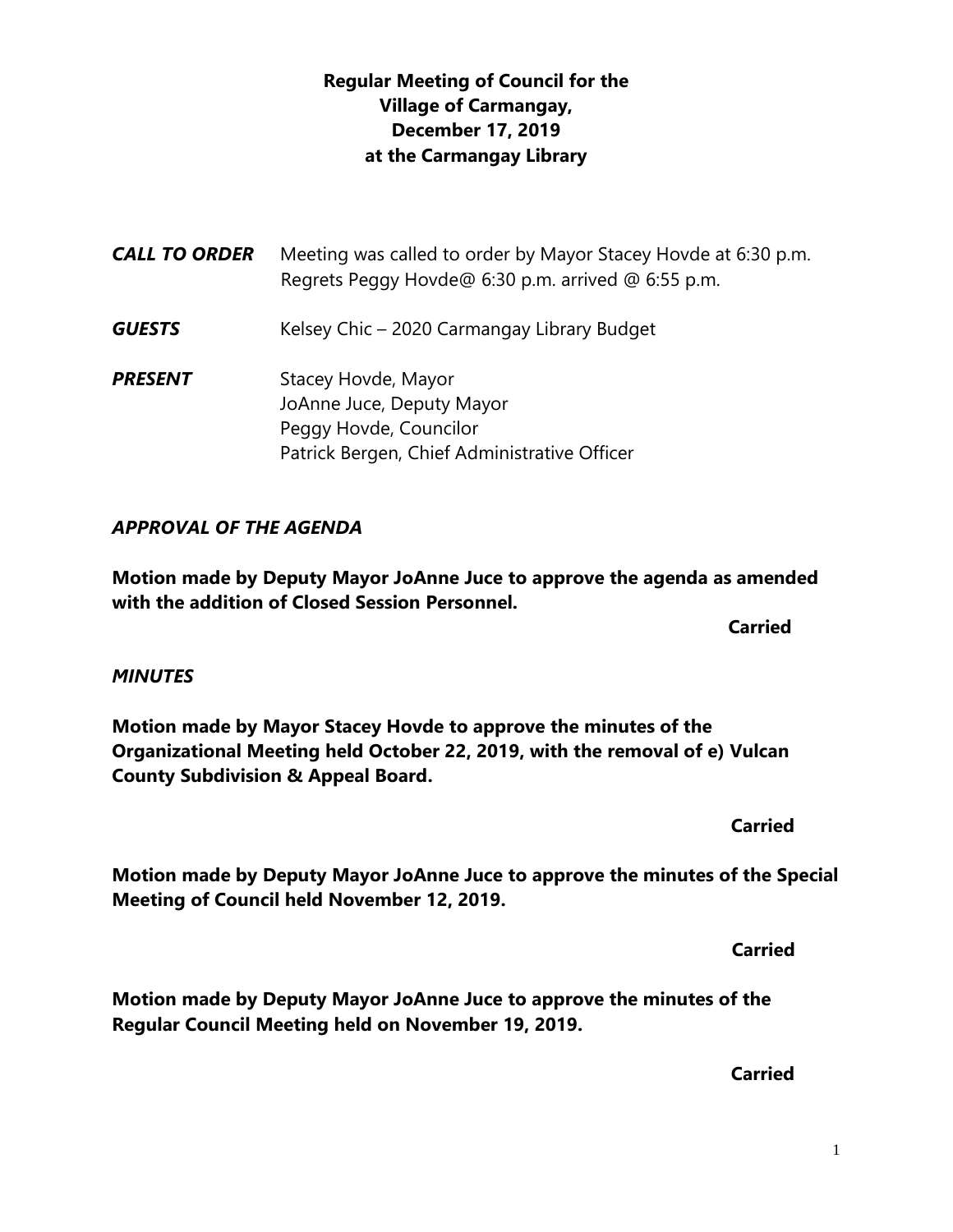#### *BUSINESS ARISING*

None

#### *OLD BUSINESS*

None

### *PUBLIC WORKS REPORT*

The following Public Works Reports was presented:

In addition to their normal duties, Public Works was focused on the following:

- Public Works has been focused on snow clearing for the roads and sidewalks.
- There is a sanitary line failure on a connection to a main that will be addressed this week by our staff.
- There was assistance provided to the engineers for the Alberta Municipal Water and Wastewater Program grant application.
- Planning work has started for this coming year projects and future planning.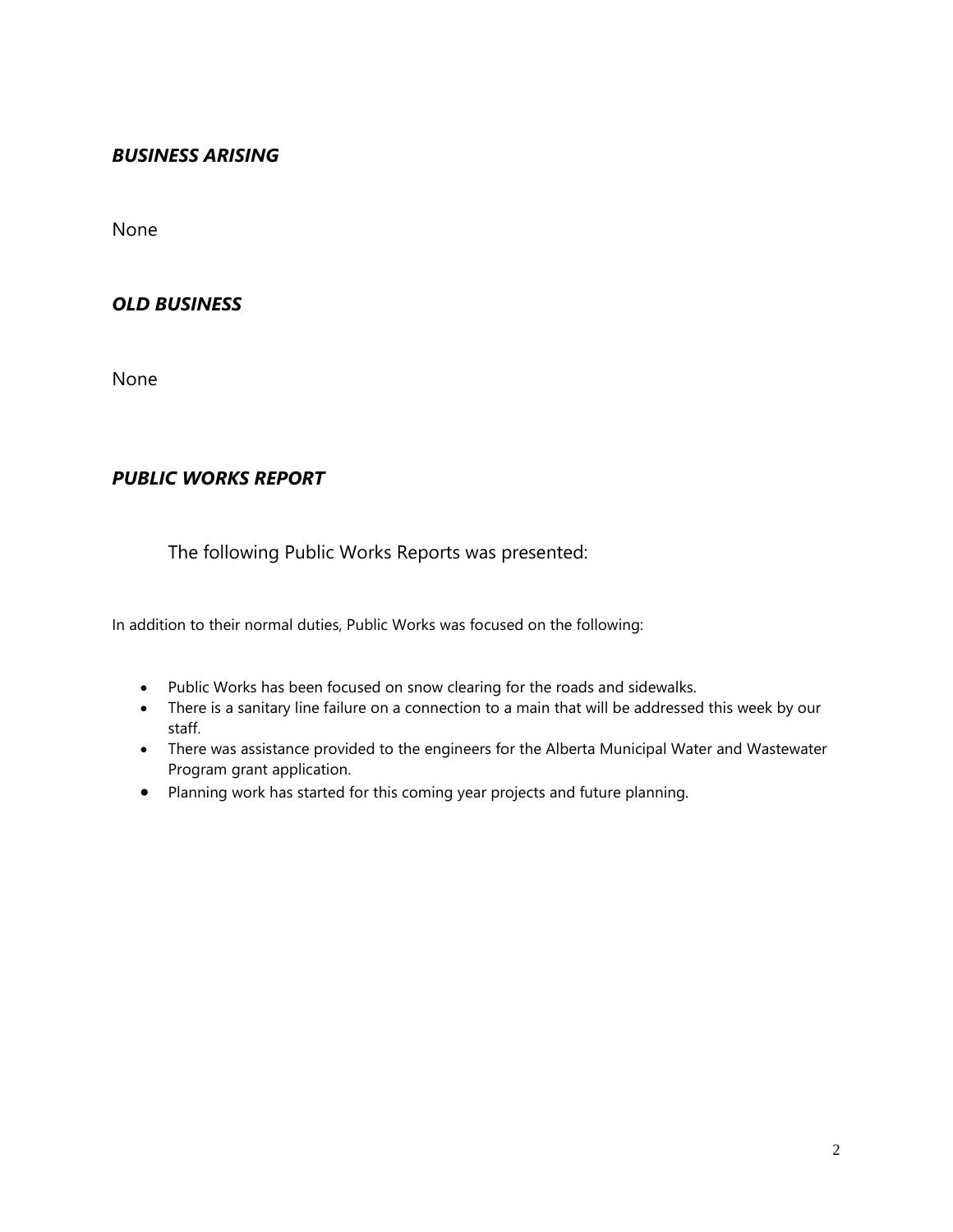#### *ADMINISTRATOR REPORT*

The following CAO report was presented: In addition to normal duties, Patrick was focused on the following:

- The application for the Municipal Water and Wastewater Project grant has been completed and submitted for consideration. It is our understanding that we will likely hear back in the late spring.
- A Community and Regional Economic Grant application was completed and submitted to apply
- for matching funds to support the research, promotion and launching of a convenience store. We will likely hear back within a few months about the grant.
- We have completed the lease agreement with Telus for the tower and the next step is detailed in the Land Use Bylaw as;
- "Once the information has been reviewed, the Village of Carmangay will either: *Issue a municipal concurrence letter to the applicant or Issue a letter which outlines the municipality's concerns and/or conditions to the applicant and Industry Canada".* The CAO is working with the planning consultant before the application is brought to the MPC to progress with the public consultation as required.
- The CAO is working with the CAO of Vulcan County and both Councils and has setup a meeting to further review the County's position in raising the Fire Services requisition.
- There was an MPC meeting las Friday the 13<sup>th</sup> for a subdivision application and to review the plans for the Old Colony Mennonite Seniors home.

## **Motion made by Deputy Mayor JoAnne Juce to accept the reports as received Carried**

#### *CORRESPONDENCE*

None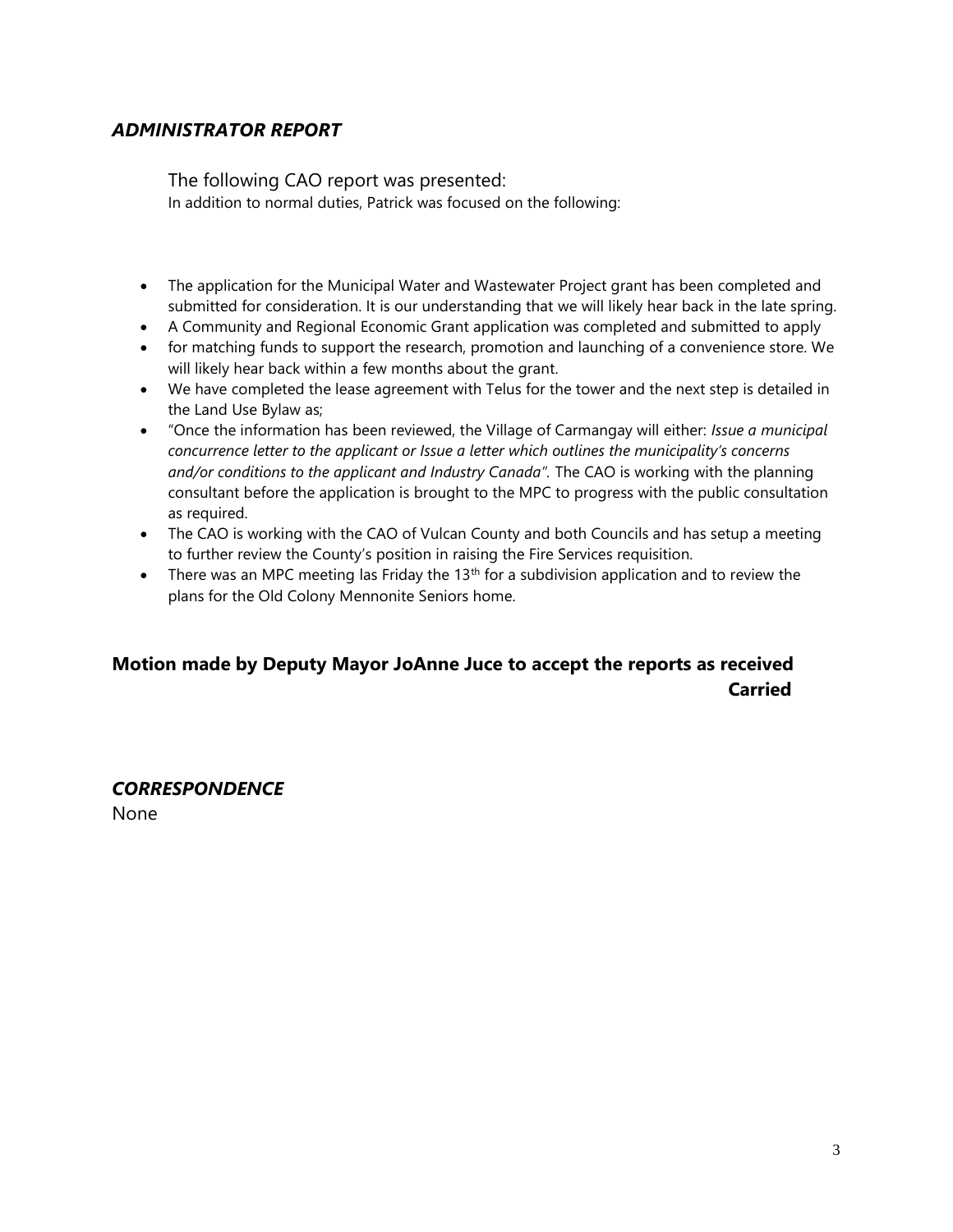## *FINANCIAL REPORTS*

CAO Patrick Bergen provided the following financial update.

The following is the Villages cash position as at December 13, 2019.

| <b>Current Account</b>           | \$97,979.04  |
|----------------------------------|--------------|
| Investment Accounts \$109,848.56 |              |
| Total                            | \$207,827.60 |

- The below report is the operating financial summary to the end of November 30, 2019.
- There are a few considerations:
- The budget vs. actual is still tracking to be balanced by year end.
- The general administration and public works are inflated compared to budget as all the salaries for each are in those areas as opposed to spread across all areas such as water, wastewater etc. This produces overspending in administration and public works and underspending in the other areas.
- The public works revenue still has some billing left for this year for work in other Villages.
- We will be reviewing and likely moving some of the public works expenses into the capital budget where they apply against projects. For example, some of the fuel bill should be applied to projects as it was used for them.

#### **Motion made by Deputy Mayor Joanne Juce to accept the financial report. Carried**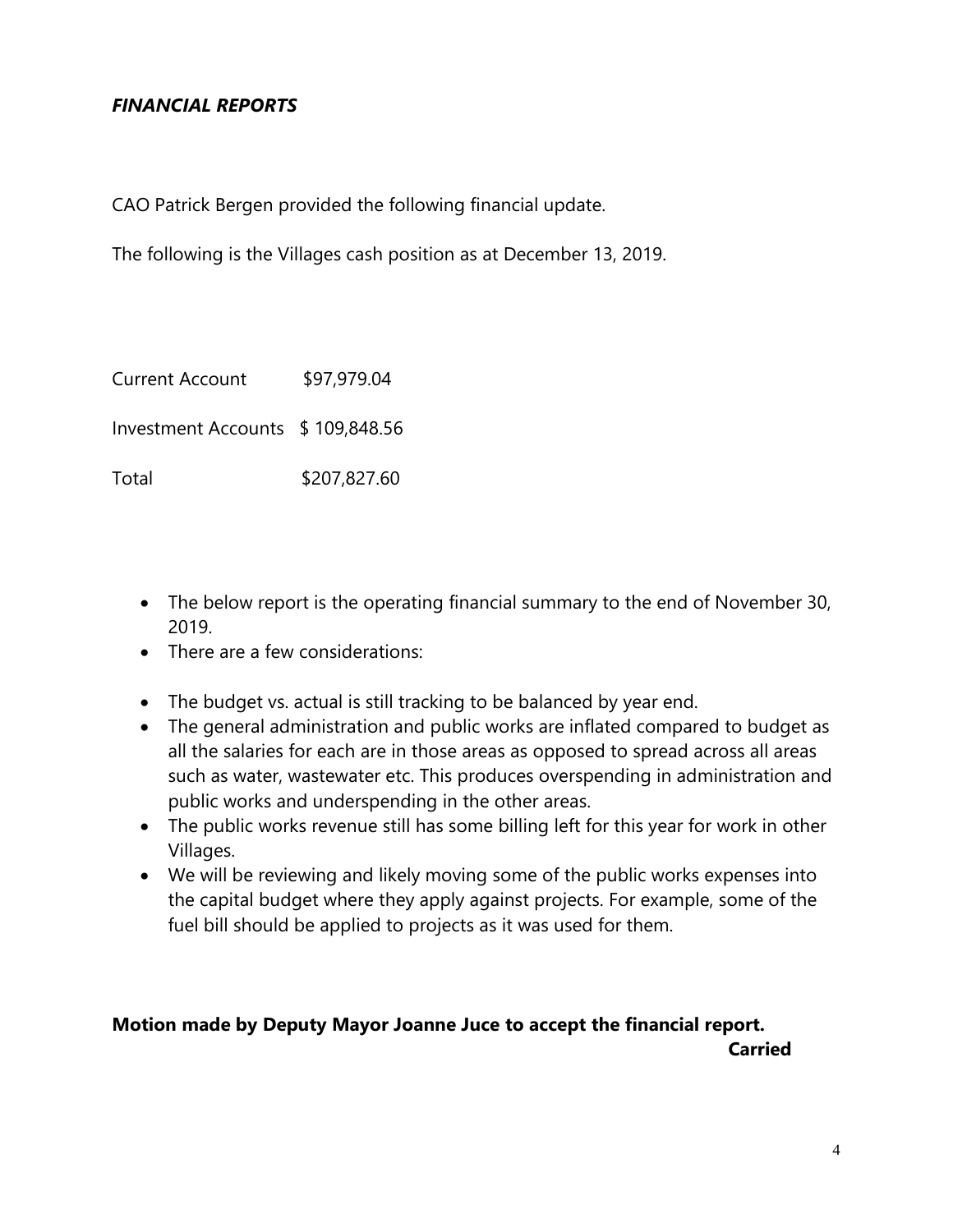### *NEW BUSINESS*

a) Council reviewed the Police Costing Model Update as presented by CAO Bergen.

**Motion by Deputy Mayor Joanne Juce to accept Police Costing Model Updated as information.**

**Carried.**

b) Bylaw # 791 to adopt a Municipal Development plan

**Motion made by Councillor Peggy Hovde to approve 2nd reading of Bylaw # 791 to adopt a Municipal Development Plan for the Municipality.**

**Carried.**

Motion made by Mayor Stacey Hovde to approve 3<sup>rd</sup> reading of Bylaw # 791 to **adopt a Municipal Development Plan for the Municipality.**

**Carried.**

c) IDP Committee members.

**Motion by Councilor Peggy Hovde to appoint Mayor Stacey Hovde as the primary member of the IDP Committee, and Deputy Mayor Joanne Juce as the alternate member.**

**Carried.**

d) Council reviewed the Lions Club Campground Update as presented by CAO Bergen.

e) Council reviewed the Action List as presented by CAO Bergen.

**Motion made by Mayor Stacey Hovde to accept Action List as presented.**

**Carried.**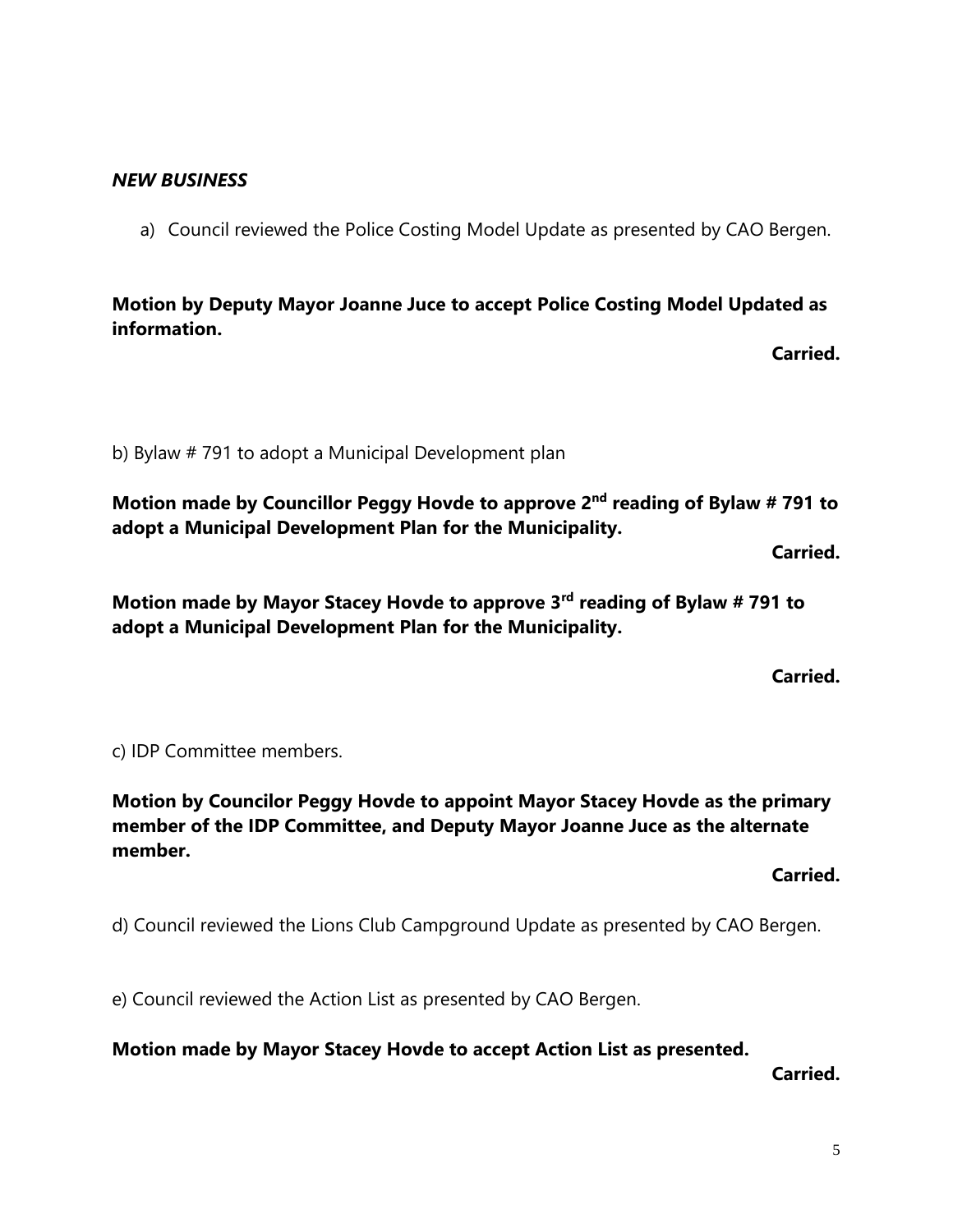### **REPORTS**

#### **a) ORRSC**

None.

## **b) MARQUIS**

A new CAO has been hired, and the Board is working on the terms of her contract. She will start January 6<sup>th</sup>.

### **c) VULCAN DISTRICT SOLID WASTE**

No meeting.

### **d) CARMANGAY AND DISTRICT LIBRARY BOARD**

None.

## **e) FCSS**

Deputy Mayor Joanne Juce attended an FCSS meeting. FCSS is working toward ensuring that the focus of their services will be in line with government directives. The focus categories include early childhood development and rural mental health. Grants are being applied for.

## **f) HALL BOARD**

There was no meeting.

**g) SOUTHGROW** No Meeting

## **h) TWIN VALLEY REGIONAL WATER COMMISSION**

There was no meeting.

 **i) MAYORS AND REEVES OF SOUTHWEST ALBERTA** No Meeting.

## **j) HISTORICAL SOCIETY**

There was no meeting.

## **k) CHINOOK ARCH**